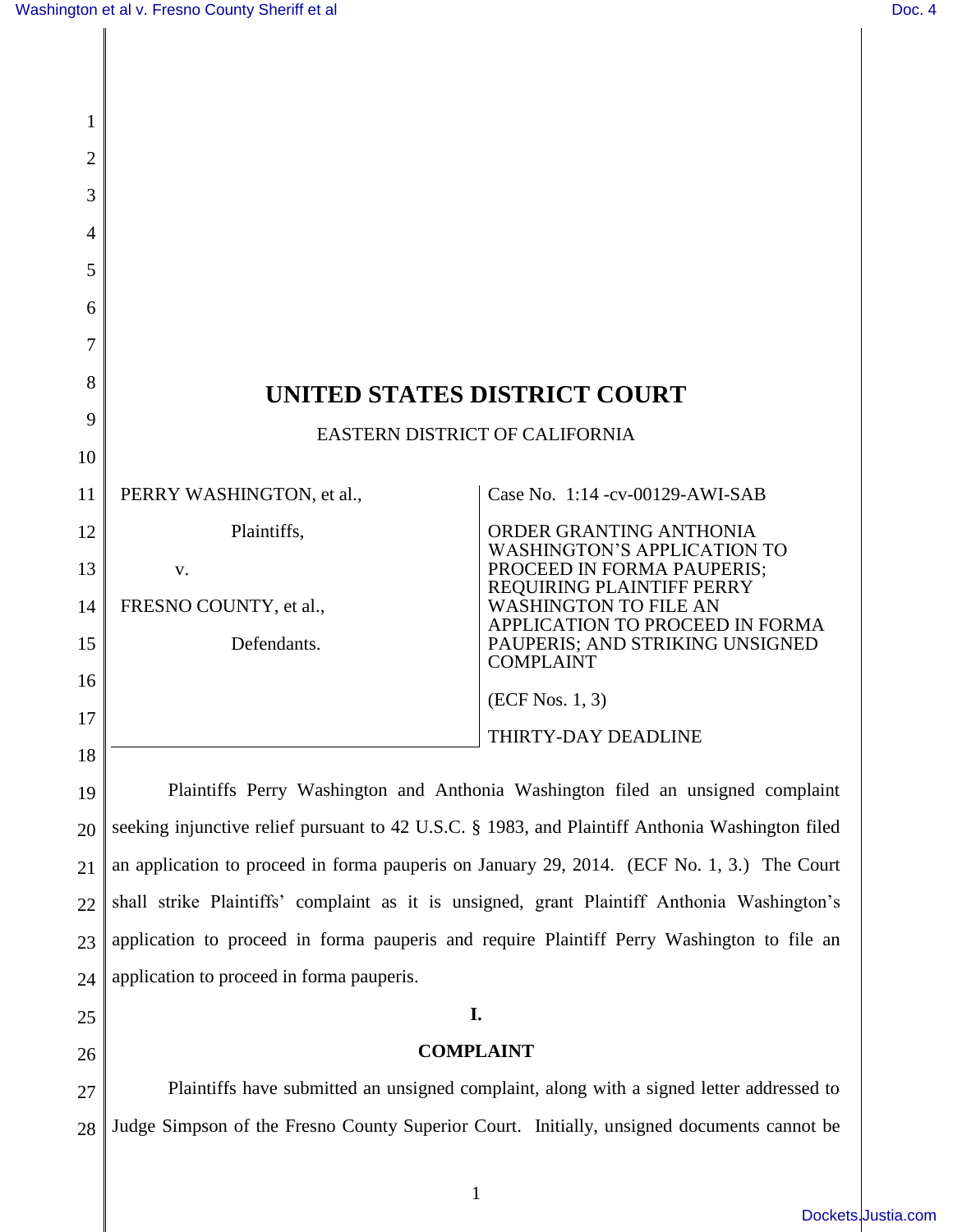1 2 considered by the Court, and Plaintiffs' complaint shall be stricken from the record on that ground. Fed. R. Civ. P. 11(a); Local Rule 131(b).

3 4 5 6 7 Plaintiffs are advised that Local Rule 131 of the Eastern District of California requires that all pleadings "be signed by the . . . . party involved if that party is appearing in propria persona." Plaintiff Anthonia Washington is proceeding pro se and as such has no authority to appear on behalf of other individuals. If Plaintiffs decide to file a complaint, it must be signed by both Plaintiffs.

8 9 The Court provides Plaintiffs with the following legal standards to assist them in filing their complaint.

10

## **A. Defendant Liability**

11 12 13 14 15 16 Section 1983 provides a cause of action for the violation of a plaintiff's constitutional or other federal rights by persons acting under color of state law. Nurre v. Whitehead, 580 F.3d 1087, 1092 (9th Cir 2009); Long v. County of Los Angeles, 442 F.3d 1178, 1185 (9th Cir. 2006); Jones v. Williams, 297 F.3d 930, 934 (9th Cir. 2002). "The United States Constitution protects individual rights only from government action, not from private action." Single Moms, Inc. v. Montana Power Co., 331 F.3d 743, 746 (9th Cir. 2003) (emphasis in original).

17 18 19 20 21 22 23 24 Further, liability may not be imposed on supervisory personnel for the actions or omissions of their subordinates under the theory of respondeat superior. Ashcroft v. Iqbal, 5556 U.S. 662, 677 (2009); Jones, 297 F.3d at 934. Supervisors may be held liable only if they "participated in or directed the violations, or knew of the violations and failed to act to prevent them." Taylor v. List, 880 F.2d 1040, 1045 (9th Cir. 1989); accord Starr v. Baca, 652 F.3d 1202, 1205-06 (9th Cir. 2011); Corales v. Bennett, 567 F.3d 554, 570 (9th Cir. 2009); Preschooler II v. Clark County School Board of Trustees, 479 F.3d 1175, 1182 (9th Cir. 2007); Harris v. Roderick, 126 F.3d 1189, 1204 (9th Cir. 1997).

25 26 27 28 To state a claim, each plaintiff must demonstrate that each defendant personally participated in the deprivation of his rights. Iqbal, 129 S.Ct. at 1949; Simmons v. Navajo County, Ariz., 609 F.3d 1011, 1020-21 (9th Cir. 2010); Ewing v. City of Stockton, 588 F.3d 1218, 1235 (9th Cir. 2009); Jones, 297 F.3d at 934. This requires sufficient factual allegations in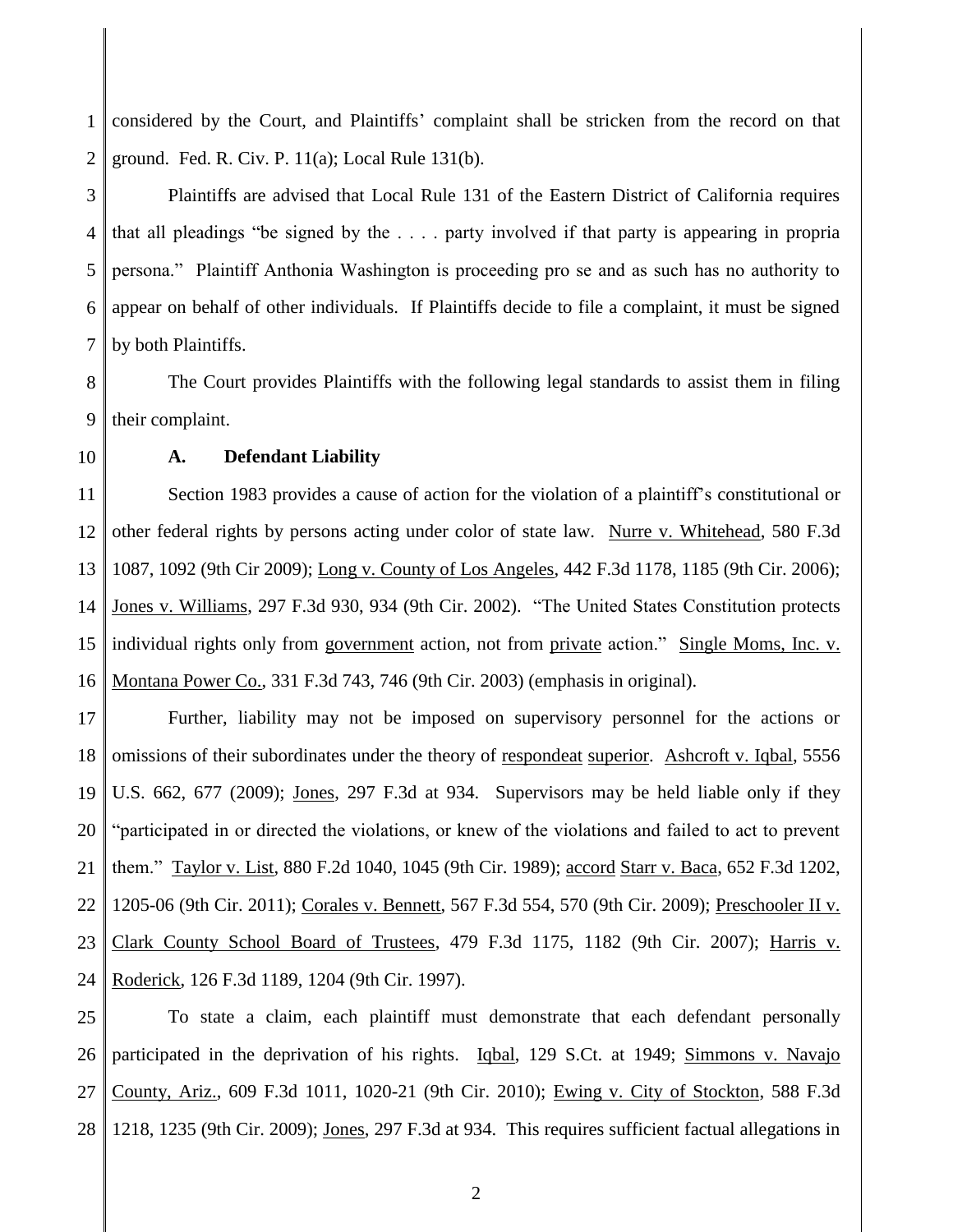1 2 3 4 the complaint to link each defendant to some act or failure to act that violated the plaintiff's rights. Further, except in limited circumstances a "litigant must normally assert his own legal interests rather than those of third parties." McCollum v. California Dep't of Corrections and Rehabilitation, 647 F.3d 870, 878 (9th Cir. 2011).

5

## **B. Joinder**

6 7 8 9 10 11 12 13 14 15 Plaintiffs may not bring unrelated claims against unrelated parties in a single action. Fed. R. Civ. P. 18(a), 20(a)(2); Owens v. Hinsley, 635 F.3d 950, 952 (7th Cir. 2011); George v. Smith, 507 F.3d 605, 607 (7th Cir. 2007). A plaintiff may bring a claim against multiple defendants so long as (1) the claim arises out of the same transaction or occurrence, or series of transactions and occurrences, and (2) there are commons questions of law or fact. Fed. R. Civ. P. 20(a)(2); Coughlin v. Rogers, 130 F.3d 1348, 1351 (9th Cir. 1997); Desert Empire Bank v. Insurance Co. of North America, 623 F.3d 1371, 1375 (9th Cir. 1980). Only if the defendants are properly joined under Rule 20(a) will the Court review the other claims to determine if they may be joined under Rule 18(a), which permits the joinder of multiple claims against the same party.

16

## **C. Injunctive Relief**

17 18 19 20 21 22 23 24 "A preliminary injunction is an extraordinary remedy never awarded as of right." Winter v. Natural Resources Defense Council, Inc., 129 S. Ct. 365, 376 (2008) (citation omitted). "A plaintiff seeking a preliminary injunction must establish that he is likely to succeed on the merits, that he is likely to suffer irreparable harm in the absence of preliminary relief, that the balance of equities tips in his favor, and that an injunction is in the public interest." Marlyn Nutraceuticals, Inc. v. Mucos Pharma GmbH & Co., 571 F.3d 873, 877 (9th Cir. 2009) quoting Winter, 129 S. Ct. at 374. An injunction may only be awarded upon a *clear showing* that the plaintiff is entitled to relief. Winter, 129 S. Ct. at 376 (citation omitted) (emphasis added).

25 26 27 28 For each form of relief sought in federal court, Plaintiff must establish standing. Mayfield v. United States, 599 F.3d 964, 969 (9th Cir. 2010), cert.denied, 131 S. Ct. 503 (2010). This requires Plaintiff to "show that he is under threat of suffering 'injury in fact' that is concrete and particularized; the threat must be actual and imminent, not conjectural or hypothetical; it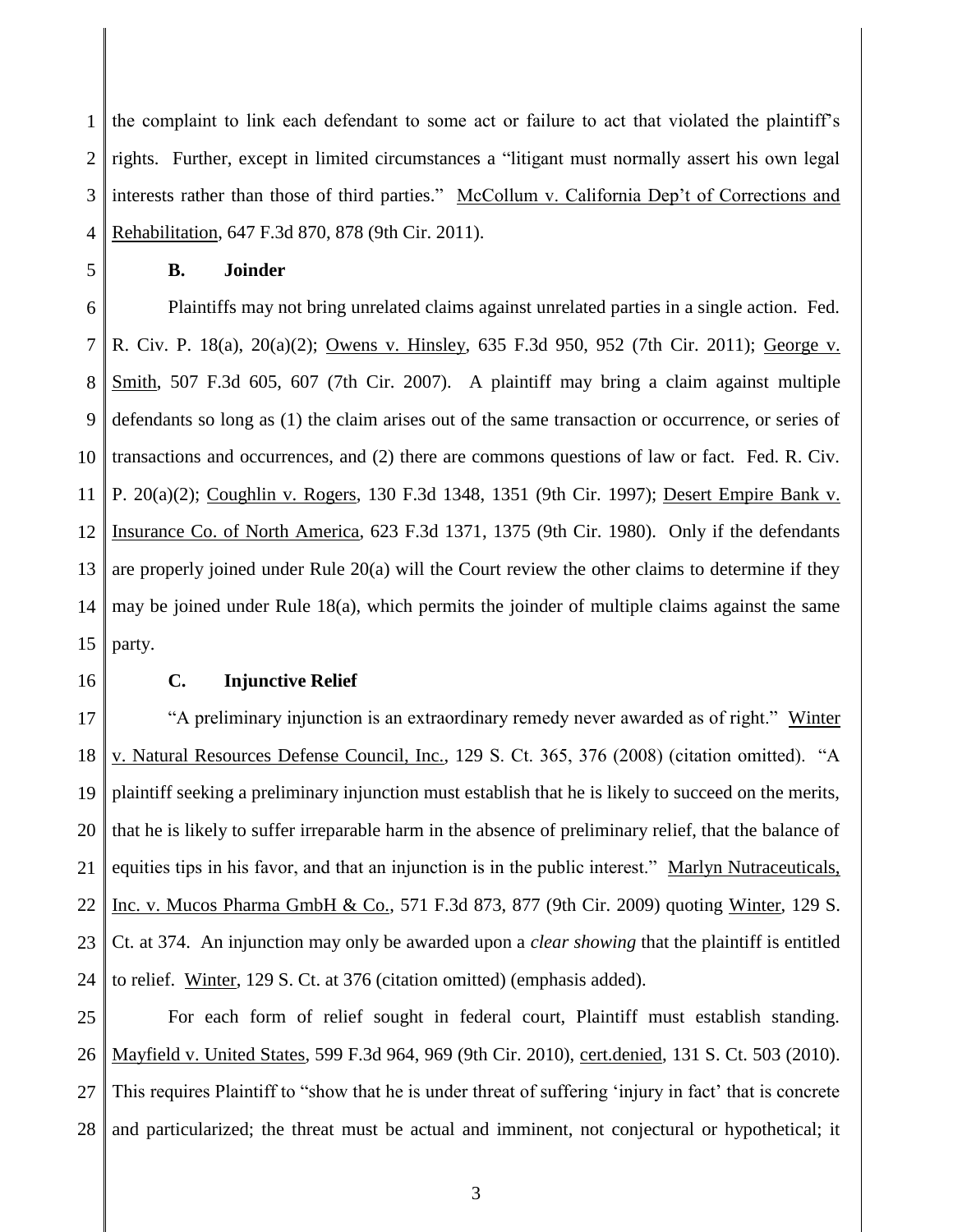1 2 3 must be fairly traceable to challenged conduct of the defendant; and it must be likely that a favorable judicial decision will prevent or redress the injury." Summers v. Earth Island Institute, 129 S. Ct. 1142, 1149 (2009) (citation omitted); Mayfield, 599 F.3d at 969 (citation omitted).

4 5 6 7 8 9 10 In addition, any award of equitable relief is governed by the Prison Litigation Reform Act, which provides in relevant part, "[p]rospective relief in any civil action with respect to prison conditions shall extend no further than necessary to correct the violation of the Federal right of a particular plaintiff or plaintiffs. The court shall not grant or approve any prospective relief unless the court finds that such relief is narrowly drawn, extends no further than necessary to correct the violation of the Federal right, and is the least intrusive means necessary to correct the violation of the Federal right." 18 U.S.C.  $\S$  3626(a)(1)(A).

### **II.**

## **APPLICATION TO PROCEED IN FORMA PAUPERIS**

13 14 15 16 All parties instituting any civil action, are required to pay a filing fee of \$400. See 28 U.S.C. § 1914(a). Additionally, since Plaintiff Perry Washington is incarcerated his application to proceed in forma pauperis would be pursuant to 28 U.S.C. § 1915(b); and he is required to pay the full amount of the filing through deductions to his prison trust account.

17 18 19 20 An action may only proceed despite the failure to pay a filing fee if the party is granted in forma pauperis status. Rodriguez v. Cook, 169 F.3d 1176, 1177 (9th Cir. 1999). All parties seeking to proceed in forma pauperis must qualify for in forma pauperis status. Anderson v. California, No. 3:10-cv-02216-MMA (AJB), 2010 WL 4316996, at \*1 (S.D. Cal. Oct. 27, 2010).

21 22 23 24 Plaintiff Anthonia Washington's application demonstrates entitlement to proceed without prepayment of fees. Accordingly, the Court shall grant Plaintiff Anthonia Washington's motion to proceed in forma pauperis and order Plaintiff Perry Washington to file an application to proceed in forma pauperis.

25

11

12

26 27

28

# **III.**

#### **CONCLUSION AND ORDER**

Based on the foregoing, IT IS HEREBY ORDERED that:

1. The Clerk's office is DIRECTED to send Plaintiffs a prisoner application to

4